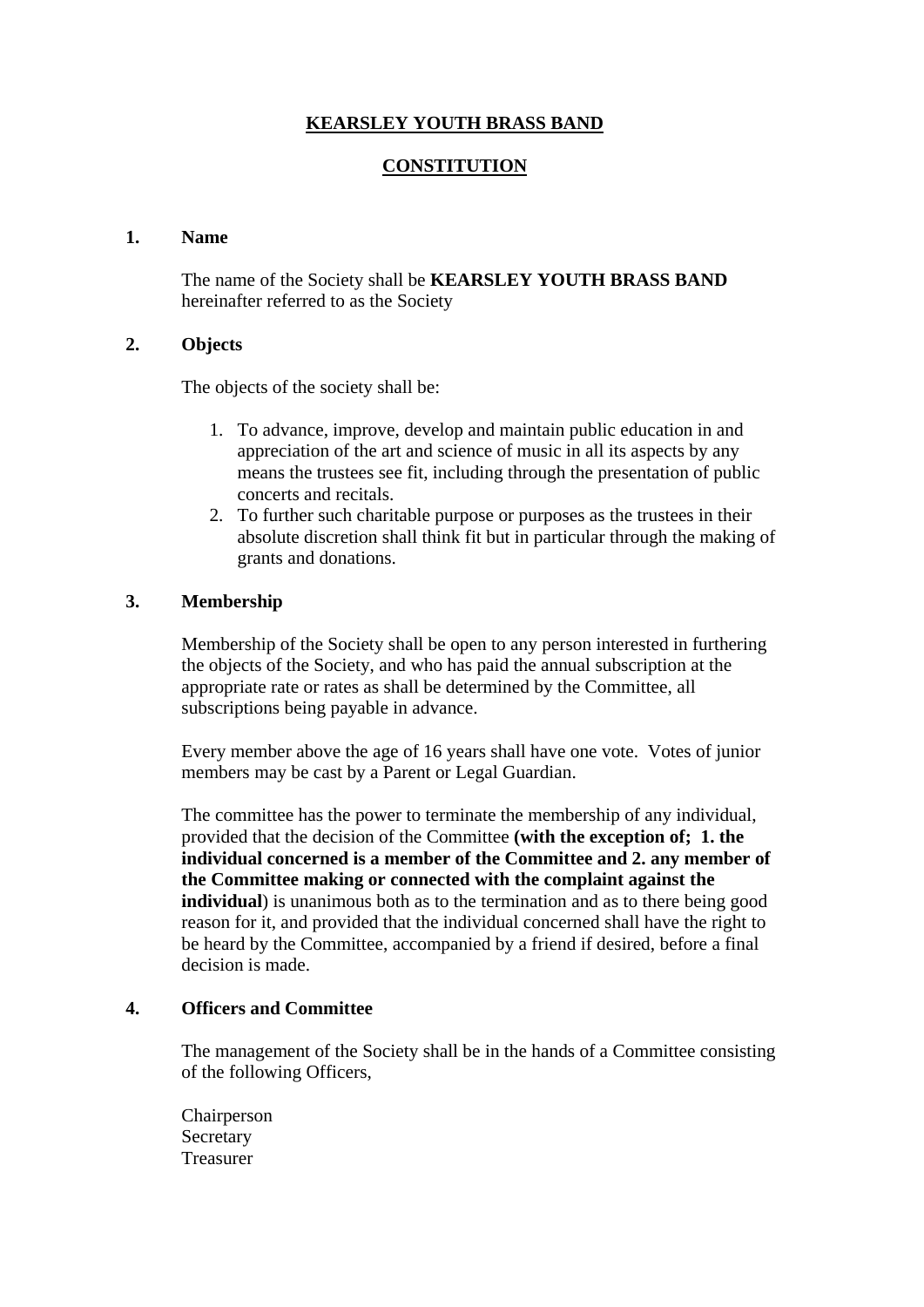And not fewer than 1 nor more than 10 other members. The Officers and the other Committee members shall be elected by and out of the Society's members at the Annual General Meeting. They shall hold office until the next Annual General Meeting and be eligible for re-election. The Committee are the Charity Trustees.

## **5. Management**

All the arrangements for the concerts and other events and the control of finance shall be in the hands of the Committee.

## **6. Powers**

In furtherance of the objects but not otherwise, the Committee may exercise the following powers;

- 1. Power to raise funds and to invite contributions provided that in raising funds the Committee shall not undertake any substantial permanent trading activities and shall conform to any relevant requirements of the law
- 2. Power to buy, take on lease or in exchange any property necessary for the achievement of the objects and to maintain and equip it for use
- 3. Power subject to any consents required by law to borrow money and to charge all or part of the property of the Society with repayment of the money so borrowed
- 4. Power to employ such staff (who shall not be members of the Committee) as are necessary for the proper pursuit of the objects
- 5. Power to co-operate with other charities, voluntary bodies and statutory authorities operating in furtherance of the objects or of similar charitable purposes and to exchange information and advice with them
- 6. Power to establish or support any charitable trusts, associations or institutions formed for all or any of the objects
- 7. Power to appoint and constitute such advisory committees as the Committee may think fit
- 8. Power to do all such other lawful things as are necessary for the achievement of the objects

# **7. Meetings and Proceedings of the Committee**

- 1. The committee shall hold at least 2 ordinary meeting each year. A special meeting may be called at any time by the chairman, or by any 2 members of the committee, upon not less that 4 days notice being given to the other members of the committee of the matters to be discussed but if the matter includes the appointment of a co-opted member then not less than 21 days notice must be given
- 2. The chairman shall act as chairman at meetings of the committee. If the chairman is absent from any meeting, the members of the committee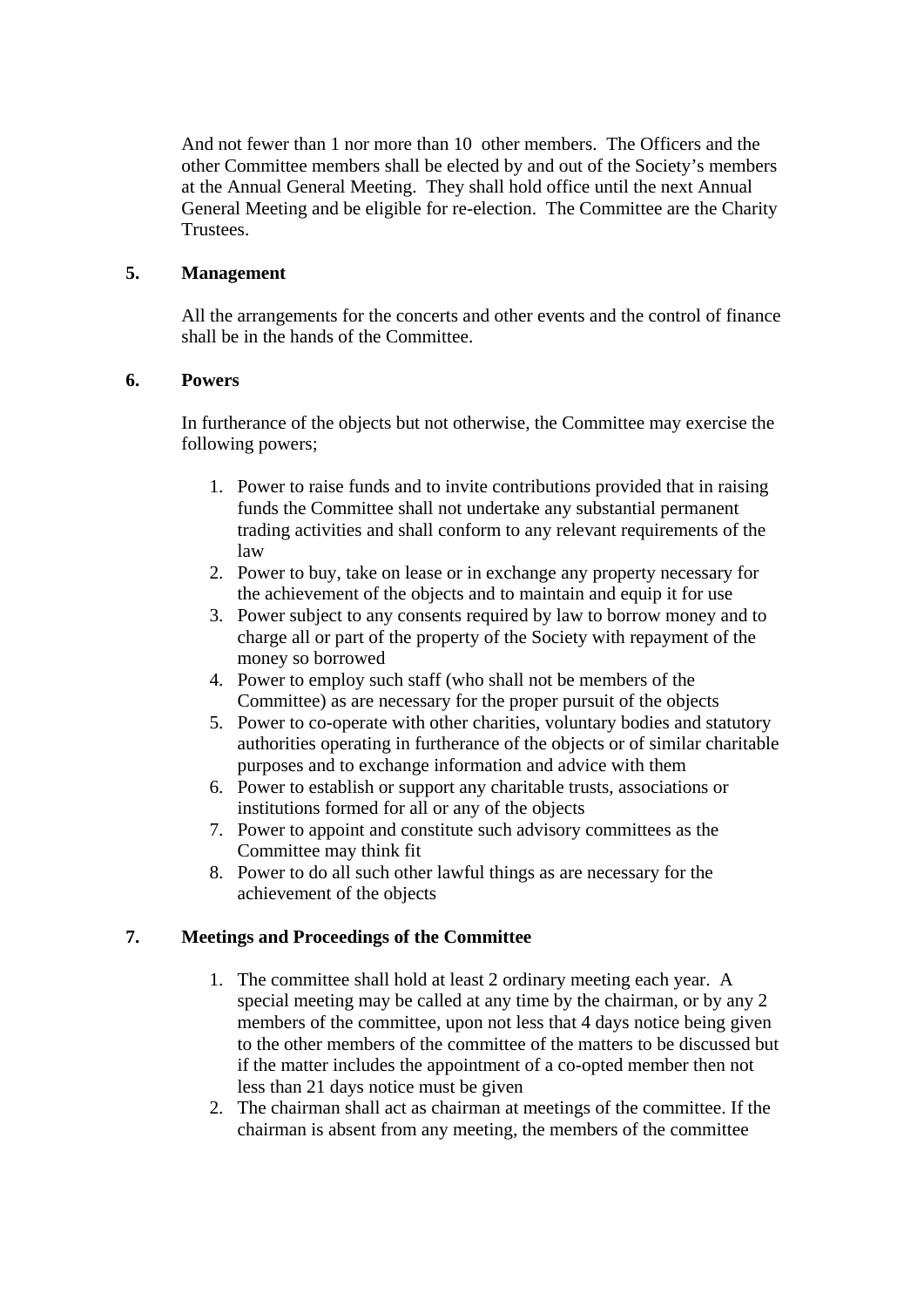present shall choose one of their number to be chairman before any other business is transacted

- 3. There shall be a quorum when at least one third of the number of members of the committee or three members of the committee (which ever is the greater) are present at a meeting
- 4. Every matter shall be determined by a majority of votes of the members of the committee present and voting on the question, but in the case of equality of votes, the chairman of the meeting shall have a second or 'casting' vote
- 5. The committee shall keep minutes of the proceedings at meetings of the committee and any sub-committee, and shall ensure that these are stored safely, and that they are available for inspection as required
- 6. The committee may from time to time make and alter rules for the conduct of their business, the summoning and conduct of their meetings, and the custody of documents. No rule may be made which is inconsistent with this constitution
- 7. The committee may appoint one or more sub-committees, consisting of three or more members of the committee, for the purpose of making any enquiry or supervising or performing any function or duty which, in the opinion of the committee, would be more conveniently undertaken or carried out by a sub-committee provided that all acts and proceedings of any such sub-committee shall be fully and promptly reported to the committee.

## **8. Equal Opportunities**

No individual shall be excluded from membership of the Society or de-barred from any official capacity on the Committee on the grounds of sex, race, colour, age, religion, sexual orientation, disability or political affiliation

#### **9. Finance**

- 1. The financial year shall end on 31st August.
- 2. A banking account shall be opened in the name of the Society and cheques shall be signed by any two of the Officers
- 3. The Society shall receive donations, grants and financial guarantees. Tickets for any or all of its concerts and other events shall be offered for sale to the public
- 4. The income and property of the Society whencesoever derived shall be applied solely towards promoting the objects of the Society as set forth above and no portion thereof shall be paid or transferred either directly or indirectly to any member or members of the Society except in payment of legitimate expenses incurred on behalf of the Society. The payment of conductors or musical directors, accompanists, hired musicians and any other persons is of course permitted, provided that they are not members of the committee, or if they are, the remuneration is authorised under the legislation described above..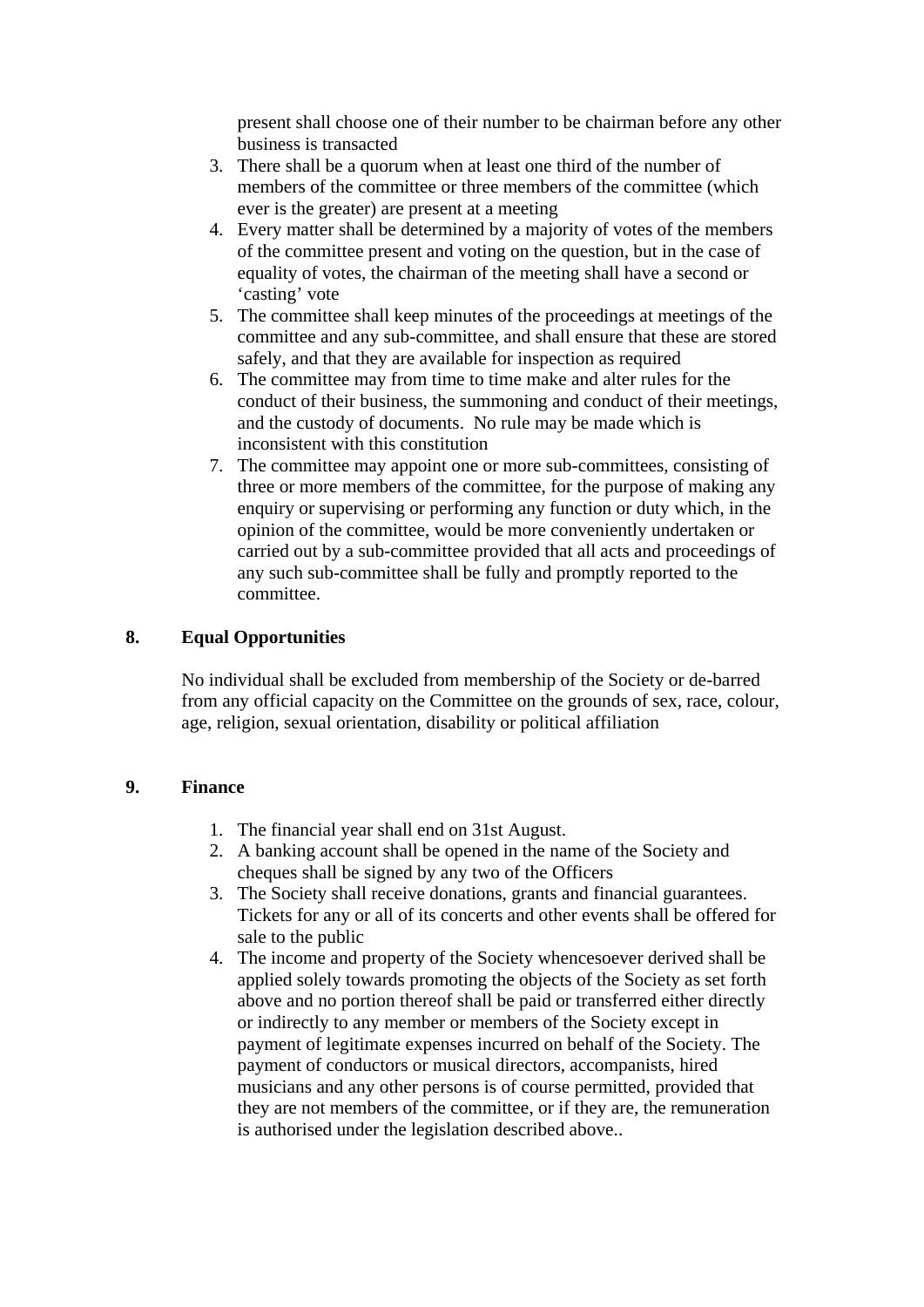#### **10. Annual General Meeting**

Within four months of the end of each financial year the members shall be summoned to an Annual General Meeting of which at least 21 days notice in writing shall be given to all members

The committee shall present to each AGM the report and accounts of the society for the preceding year

Nominations for election to the committee must be made by members of the society in writing and must be in the hands of the secretary of the committee at least 14 days before the AGM. Should nominations exceed vacancies, an election shall be held.

## **11. Special (Extraordinary General Meeting)**

A Special General Meeting (also known as an Extraordinary General Meeting) of which at least 21 days notice must be given to members, may be called for by the Committee or upon written request to the Secretary, signed by at least 6 members of the Society. The notice must state the business to be discussed.

## **12. Procedure at General Meetings**

The Secretary or other person appointed by the committee shall keep a full record of proceedings at every general meeting of the charity.

There shall be a quorum when at least 10% of the members of the society at the time or 12 members, whichever is the greater, are present at any general meeting.

#### **13. Accounts**

The financial accounts shall be audited or examined to the extend required by legislation or, if there is no such requirement, scrutinized by a person who is independent of the Committee and then submitted to the members at the Annual General Meeting

#### **14. Alterations to the Constitution**

The constitution may be altered by a two-thirds majority of the members present and voting at any General Meeting, provided that fourteen days notice of the proposed alteration has been sent to all members and provided that nothing herein contained shall authorise any amendment which shall have the effect of the Society ceasing to be a charity

No amendment may be made to clause 1 (the name of the Charity) clause 2 (the objects), clause 9.4 (distribution of assets) or clause 15 (dissolution), without the prior written consent of the Charity Commission.